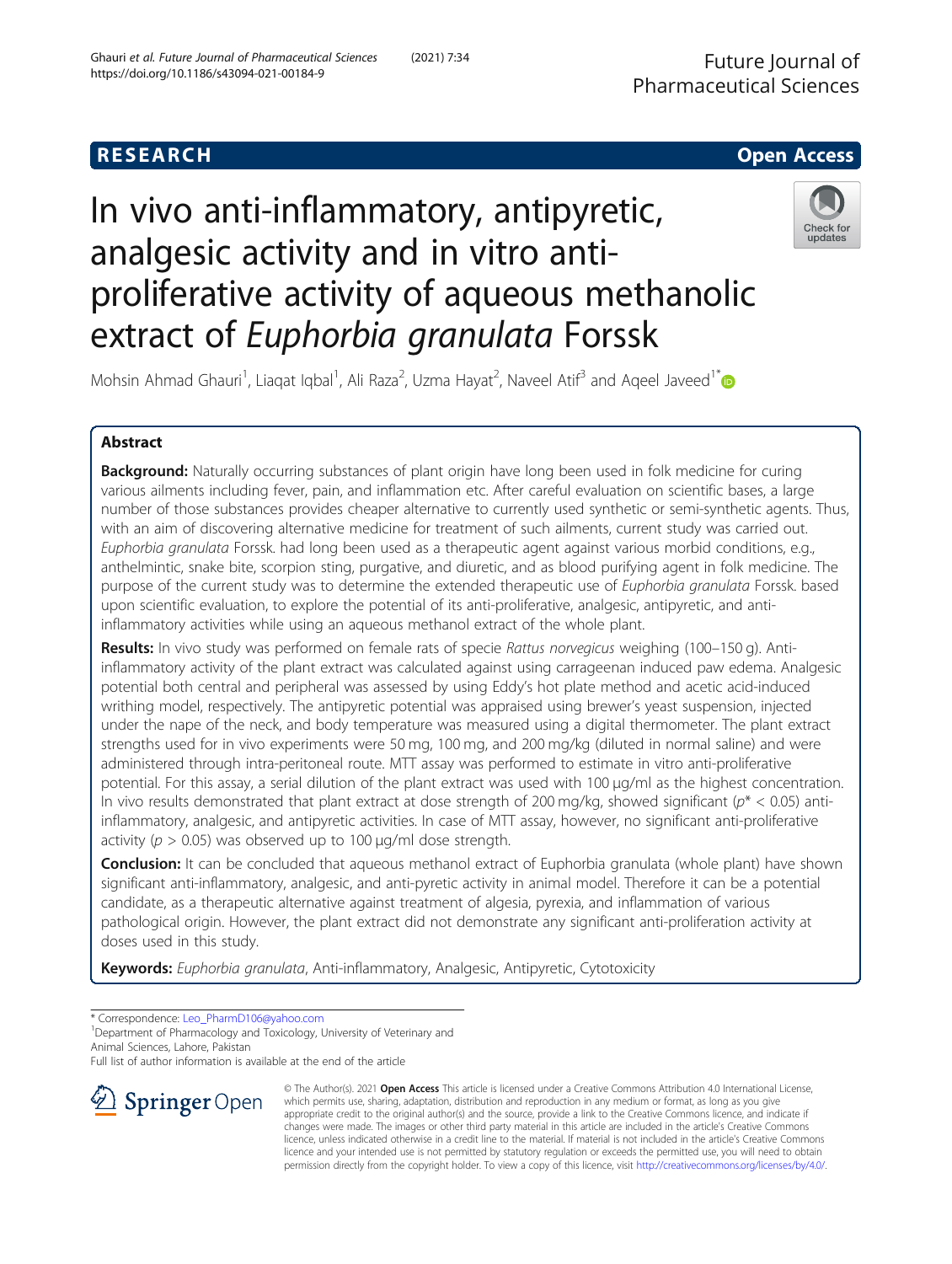#### Background

The naturally occurring plants are an excellent source of various therapeutic substances. The obtained active ingredients from these plants were used as remedy to combat various ailments [\[1](#page-8-0)]. Euphorbia granulata Forssk. (EG) have its place in the plant family Euphorbiaceae. It is locally found in African countries, distributed from drier ranges from Western Sahara and Morocco to Somalia, different countries of Middle East to Kenya and Tanzania, and from Arabian Peninsula and central Asia to China, Pakistan, and India [[2\]](#page-8-0). Euphorbiaceae is among the family of flowering plants, comprising five subfamilies and approximately 300 plus genera and more than 7000 species [\[3](#page-8-0)]. EG is densely growing branched, annual, or perennial herb [[4](#page-8-0)]. The plant extract is used as an anthelmintic agent, the latex is topically applied to treat scorpion stings and snake bites. It is also used as a blood purifier, diuretic agent, and purgative [\[5](#page-8-0)]. The plant has also demonstrated HIV-1 and HCV protease inhibitory potential  $[6]$  $[6]$ . The inflammation is believed to be a significant physiological defense mechanism that supports the body to pledge itself against allergens, toxic chemicals, blisters, infection, and various other noxious stimuli [\[7](#page-8-0)]. Uncontrolled and obstinate process of inflammation could be an etiologic factor for some of these enduring ailments. Even though the process of inflammation is a body's safeguard mechanism, yet the complicated events and mediators involved in the inflammatory process can be easily prompted [\[8](#page-8-0)]. Several natural substances of plant origin exhibit significant anti-proliferative propensity, e.g., Vinca alkaloids from periwinkle plant Catharanthus roseus. A large number of substances of plant origin are already under investigation for their anti-proliferative properties [\[9\]](#page-8-0). Analgesic is any substance that is used to provide relief from pain. The word analgesia originated from Greek and comprises of two parts, "an" meaning without and "gesic" that means pain. So the scholarly sense of analgesia is without pain. These representatives are commonly recognized as pain relievers. These drugs can act on peripheral and central nervous system through various mechanisms. These agents act differently from anesthetics to allay pain (reversibly eliminate agonizing sensation) [[10](#page-8-0)]. The word antipyretic is also derived from two Greek words, "anti" means against and "pyretic" means fever. Antipyretic hence refer to those agents that reduces fever. These agents guide the hypothalamus brain region to overcome an interleukin-induced upsurge in temperature [[11](#page-8-0)]. The body then acts through discharge of diverse substances to drop the temperature and diminish the fever [\[12\]](#page-8-0). The undesirable effects escorted with currently available synthetic anti-inflammatory, analgesic, anti-proliferators, and antipyretic drugs pose a major problem during their clinical use.

In the current study, the aqueous methanol extract (70:30) of the EG whole plant was utilized to appraise its analgesic, anti-inflammatory, and antipyretic potential in animal model, whereas MTT assay was performed to determine in vitro anti-proliferative potential of EG in human breast cancer cell lines MCF-7, MDA-MB-231, and SkBr3. Female Wistar rats of specie Rattus norvegicus were used for the in vivo study, the animal selection was based upon other activities of under-observation plant in different literature with same strain of experimental rats [[13](#page-8-0)–[17](#page-8-0)]. To the best of our knowledge, no work has yet been carried out to investigate the in vitro antiproliferative and in vivo anti-inflammatory, analgesic, and antipyretic effect of whole plant of EG. Therefore, with a view to discover alternative therapeutic options, with minimum side effects for aforesaid ailments, the current study was carried out.

#### Methods

#### Plant material

EG is a prostrate (stretched out with face on the ground in adoration), annual plant with branches up to 15 cm long; the whole plant appearance is short-hairy or sparsely furry. The plant is typically collected from the wild for native use. The official name of the plant is Euphorbia granulata Forssk. Common names include Euphorbia forsskaolii, Euphorbia turcomanica, lubaina, and spurge. Its local name is lubaina. In English, it is called as desert spurge. Whole plant EG was collected during the month of July–August (2017) from the peripheral areas of Khanewal city in Punjab province, Pakistan. Botanical identification was done from Government College University, Lahore, and a sample was retained there in the herbarium with a voucher number 3820/Bot. Moreover, the plant name has been checked with <http://www.theplantlist.org> for the accepted name in accordance with the International Plant Names Index (IPNI).

#### Preparation of plant extract

The non-essential elements from the collected material were detached mechanically and the whole plant was washed three times using distilled water. Subsequently, plant material was shade dried at temperature ranging between (21–30 °C) for 30 days. The dehydrated plant material was mechanically condensed to granular powder and stored in an air-tight vessel. From the obtained plant powder, approximately 500 g of material was taken in a large beaker thereafter; 2 liters of dichloromethane (DCM) was then added to it, and the mixture was then macerated for 72 h and then again macerated with methanol for 72 h with intermittent shaking and stirring. The filtrate was extracted three times with the fresh solvent and all the extract was then combined. Multilayered muslin cloth was used for coarse filtration of the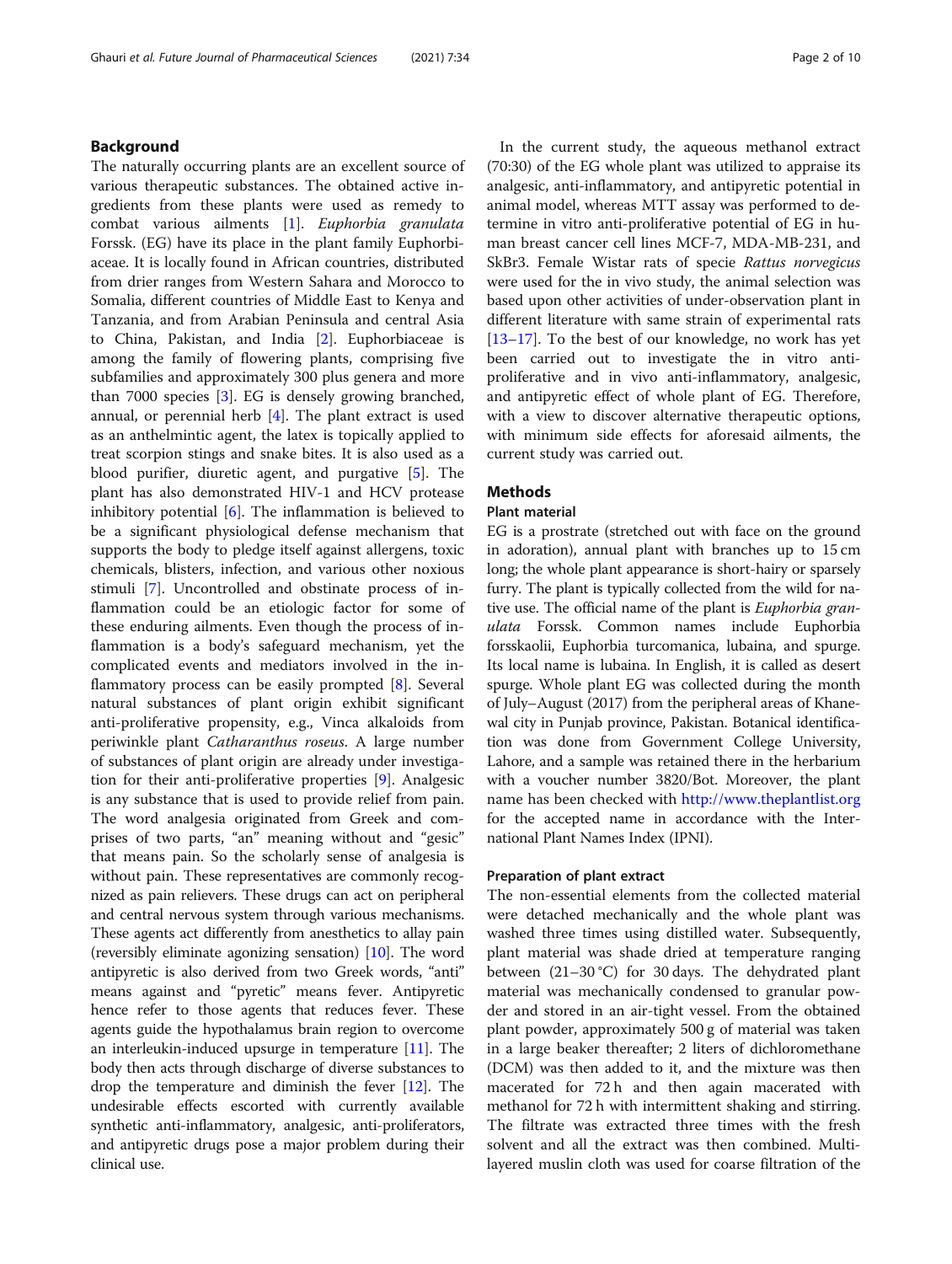macerated plant material. Once the coarse filtration is completed, the plant extract was filtered through Whatman no. 1 filter paper for fine filtration. The acquired filtrate was then resolved under reduced pressure (760 mmHg) at 40 °C in a rotary evaporator (Heidolph Laborota 4000, USA). The semisolid mass assimilates indicated percentage yield of 29.6%, and later it was desiccated in an oven at 40 °C. To speed up the process of extraction, grinding was done and later size reduction was performed with a pestle and mortar. After size reduction, plant material was macerated in (70:30) water and methanol. The grinded material was macerated in aqueous methanol mixture three times, then filtered and evaporated on rotary evaporator [[18,](#page-8-0) [19](#page-8-0)].

#### Solvents and chemicals

The standard drug indomethacin was locally acquired from Chiesi Pharmaceuticals, Pakistan; tramadol (Tonoflex injection) and paracetamol (Provas injection) were purchased from SAMI Pharmaceuticals Pvt. Ltd. Acetic acid and brewer's yeast was purchased from Punjab Chemicals Pvt. Ltd. Lahore, Pakistan. Carrageenan was purchased from Sigma Aldrich, USA. Sterile normal saline (NS) (PAKSOL pharmaceuticals pvt Ltd) and sterile water for injection was purchased from local distributer, Muller and Phipps (M&P), Lahore, Pakistan. Dimethyl sulfoxide (DMSO) from Sigma Aldrich, USA; Dulbecco's modified Eagle medium (DMEM); Roswell Park Memorial Institute (RPMI 1640) and L15 complete medium from (Hyclone, USA); penicillin/streptomycin solution (Hyclone, USA); phosphate buffer saline (PBS; Hyclone, USA); fetal bovine serum (FBS; Hyclone, USA); MTT reagent (Bio world, Dublin); and trypsin (Hyclone, USA). The doses of the plant extract were prepared in DMSO and diluted in sterile normal saline under aseptic laboratory conditions in a clean room for all the experiments.

#### Experimental animals

With prior approval from the ethical committee for the animal experiments (Institutional Review Committee for Biomedical Research, University of Veterinary and Animal Sciences, Lahore, Pakistan), approval number is IRCBR/886-E-17/PCOL/UVAS. Wistar rats (female) aging 1 to 2 months of Rattus norvegicus species weighing 100–150 g were purchased from University of Health Sciences (UHS), Lahore. The experimental rats, (ER), now onwards, were retained under routine laboratory conditions of 22–25 °C with alternate light/dark 12/12-h period. Pellet form feed was given to ER and water ad libitum. For every experiment, 20 ER were used and distributed randomly in five groups and each group comprises of four ER.

#### Anti-inflammatory activity

The anti-inflammatory strength of aqueous methanolic extract of whole plant was assessed against using carrageenan-induced paw edema model. ER were randomly divided into five groups counting four ER in each group. ER were deprived of feed 1 h before experiment. Group I was administered sterile normal saline as blank or negative control 10 ml/kg; group II was given standard drug indomethacin 10 mg/kg, as positive control; group III, IV, and V were given plant extract 50, 100, and 200 mg/kg, respectively. After 1 h of intra-peritoneal (i.p.) administration of standard drug and plant extract, 1% carrageenan solution approximately 100 μl was injected into the left hind paw of each ER as an inflammatory mediator. The paw volume of each ER was then determined immediately at 0 h and after 3 h of carrageenan injection using liquid immersion model [\[20](#page-8-0)]. To measure the volume of the paw edema, a glass beaker was filled with distilled water and positioned on a weighing balance; the weight of the beaker was tared. The paw volume of each ER was measured by immersion of the inflamed paw into water. A force  $F$  is applied to the balance against the movement of liquid inside the beaker and that was equal to weight of the paw. The paw volume was measured using Eq. (1).

Volume = 
$$
(Weight)/(Specific gravity of liquid) (1)
$$

As the specific gravity of water at room temperature is taken as 1 so each 1 g increase in weight is equal to the  $1 \text{ cm}^3$  increase in volume.

The mean paw edema was calculated for all groups and compared, with that of negative control group. Percentage inhibition of the inflammation was then measured using Eq. (2) given as:

$$
percentage inhibition = ((Vt - Vo)control - (Vt - Vo) treated)/(Vt - Vo) control \times 100
$$
\n
$$
(2)
$$

where Vt is paw volume at time  $t = 3$  h and Vo is volume at 0 h time.

#### Analgesic activity

#### Eddy's hot plate model

The ER were randomly distributed into five groups comprising four ER in each group. All animals were introverted from feed 2 h before the beginning of experiment. Pre-testing of ER on Eddy's hot plate kept at  $55^{\circ}$ C  $\pm$  $0.1$  °C was then performed. ER displaying latency time greater than 15 s were omitted from the experiment. In our study, none of the ER displayed latency time greater than 15 s in pre-testing examination so there was no exclusion. The groups were injected with the following: group I was injected sterile NS 10 ml/kg; group II was given tramadol 20 mg/kg; group III, IV, and V were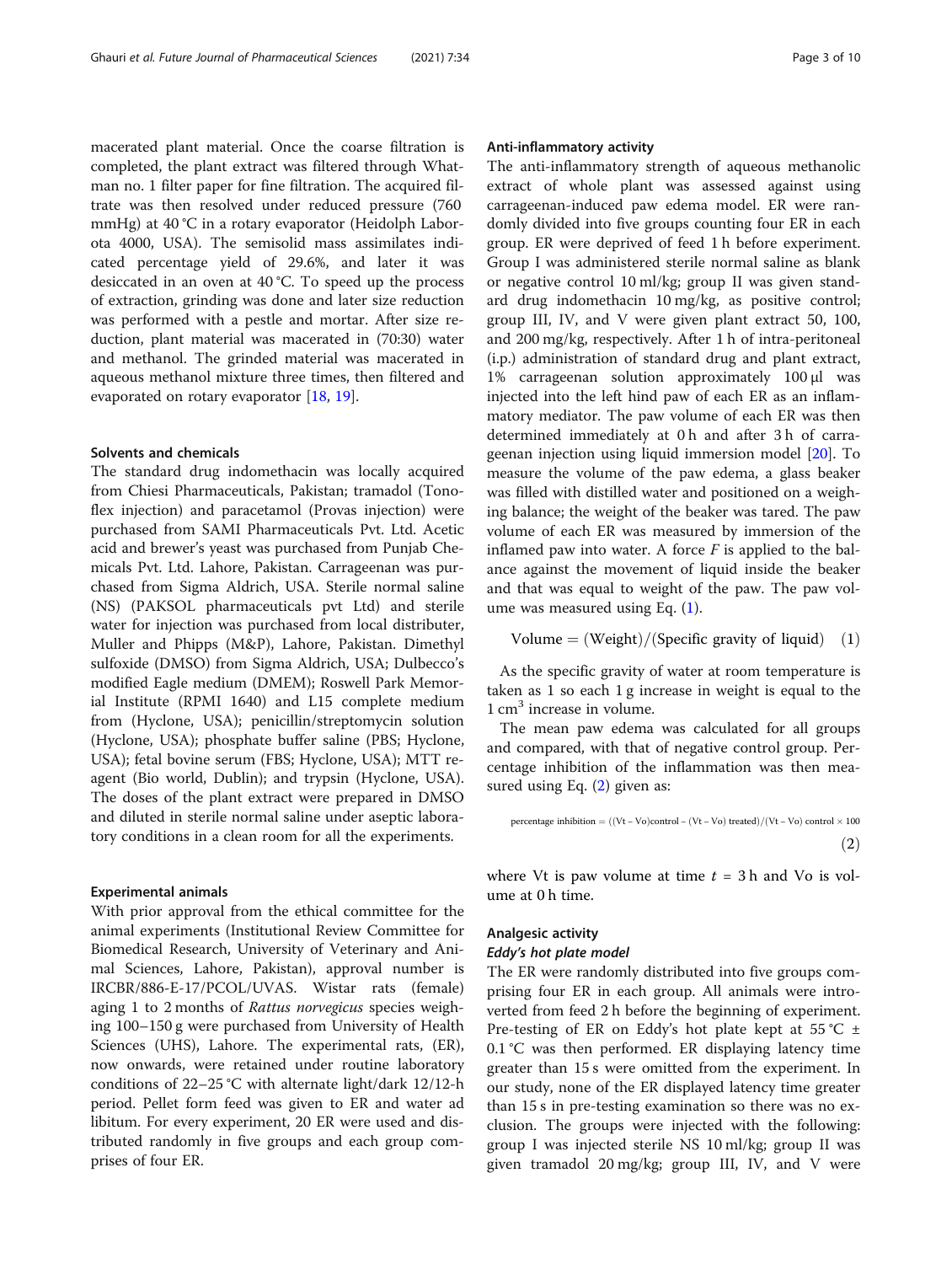given EG 50, 100, and 200 mg/kg via i.p. route of administration, respectively. Thirty minutes after administration of corresponding treatment, the ER were placed on Eddy's hot plate and latency time (time for which ER remained on the hot plate without licking or flicking of hind limb or jumping) was then measured for 1 min and recorded [\[21](#page-8-0)]. The percentage analgesia was calculated by Eq.  $(3)$ .

\n
$$
\text{percentage Analgesia} \, (\%) \\
= \frac{\text{Test latency} - \text{Control latency}}{\text{Cut off time} - \text{Control latency}} \times 100
$$
\n

#### Writhing model

ER were divided into five groups comprising four ER in each group. The peripheral analgesic potential was assessed by acetic acid-induced abdominal writhing. The groups were given with following: group I was administered sterile NS 10 ml/kg; group II was administered indomethacin 10 mg/kg; group III, IV, and V were administered plant extract 50, 100, and 200 mg/kg, respectively. After group treatment, approximately 50 μl of 1% acetic acid solution in sterile NS was given to each ER through i.p. route of administration. Twenty minutes later, the abdominal constrictions or writhing was observed and counted for 1 min and recorded [\[22](#page-8-0)].

#### Antipyretic activity

#### Brewer's yeast-induced pyrexia model

Antipyretic strength of the plant extract was appraised against using methods previously described. ER were randomly allocated into five groups comprising four ER in each group. The standard body temperatures of the ER were examined by inserting a digital thermometer into their anal cavities for about 1 min. The rectal temperature readings observed were recorded as pretreatment or normal body temperature. Thereafter, pathogenic fever was induced in ER by injecting 15% brewer's yeast (Saccharomyces cerevisiae) suspension at dose adjustment of 1 ml/kg, subcutaneously under the nape of the neck and 24 h later the rectal temperature of all the ER was measured again. ER that did not show a baseline increase of 0.3 °C temperature was excluded from the study. In our study, none of the ER was omitted due to the aforesaid criteria. Later on, group I was given sterile NS 10 ml/kg; group II received standard drug paracetamol 150 mg/kg; and group III, IV, and V were given plant extract 50, 100, and 200 mg/kg, via i.p. route of administration, respectively. Rectal temperature was then noted directly at 0 h and after 1, 2, 3, and 4 h post drug treatment [[23,](#page-8-0) [24\]](#page-8-0).

#### Sterility test

Preparations were intended to be injected through intraperitoneal route of administration, so they needed to comply with sterility protocol. Following the standards of the International Pharmacopoeia, we cross-checked by carrying out sterility test using fluid thioglycolate medium for anaerobic microbes and soya bean-casein medium for aerobic microbes, incubated for 14 days with preparations separately under the same conditions in which original tests were performed. The intended preparations were inoculated with equal volumes of mentioned medium. Thereafter, we have checked the appearance of any visible growth of microbes at 3rd, 5th, 7th, 9th, 11th, and 14th day after inoculation. In macroscopic examination, no visible growth or turbidity were observed in any of the culture plate. Hence, it was ascertained that plant extract and standard drugs used earlier were all sterile by replicating the similar conditions as were used during experiments [[23](#page-8-0)].

# In vitro anti-proliferation test

#### Cell culture

Human breast cancer cell lines MCF-7, Skbr3, and MDA-MB-231 were provided by the Centre of Excellence in Molecular Biology (CEMB), PU Lahore. Receptor-based classification categorizes these cells into estrogen positive (ER+), e.g., MCF-7, Human epidermal growth factor receptor-2 positive (HER2), e.g., Skbr3 and triple-negative breast cancer (TNBC) type cancer cells, which do not possess any of the classical receptors of breast cells, e.g., MDA-MB-231 cell line. The MCF-7 cells were cultured in DMEM and Skbr3 cells were cultured in RPMI 1640, whereas MDA-MB-231 cells were grown in L15 complete medium; all the medium were supplemented with  $10\%$  FBS (v/v) and  $1\%$  penicillinstreptomycin solution (v/v) at 37 °C, 5%CO<sub>2</sub>, and 95% relative humidity except for MDA-MB-231 cell line, which was incubated in  $CO<sub>2</sub>$ -free environment.

#### MTT assay

The cytotoxic potential of EG whole plant extract was appraised as described before with slight modifications. Briefly, the cells were seeded into 96-well plate at a density of  $2 \times 10^4$  cells/well and incubated for 24 h, followed by the treatment with different dilutions of plant extract (0.78,1.56,3.12, 6.25,12.5,25,50,100 µg/ml) for 48 h. After 48 h, MTT reagent (5 mg/ml) was added in each well with serum-free medium (200 μl) and subjected to further incubation for 4–6 h; thereafter, the contents were removed from each well. In order to dissolve the formed crystals of purple formazan, 150 μl of DMSO was added to each well and kept for 20 min at 37 °C on an orbital shaker for 15 min. The absorbance was then calculated using an ELISA plate reader at 490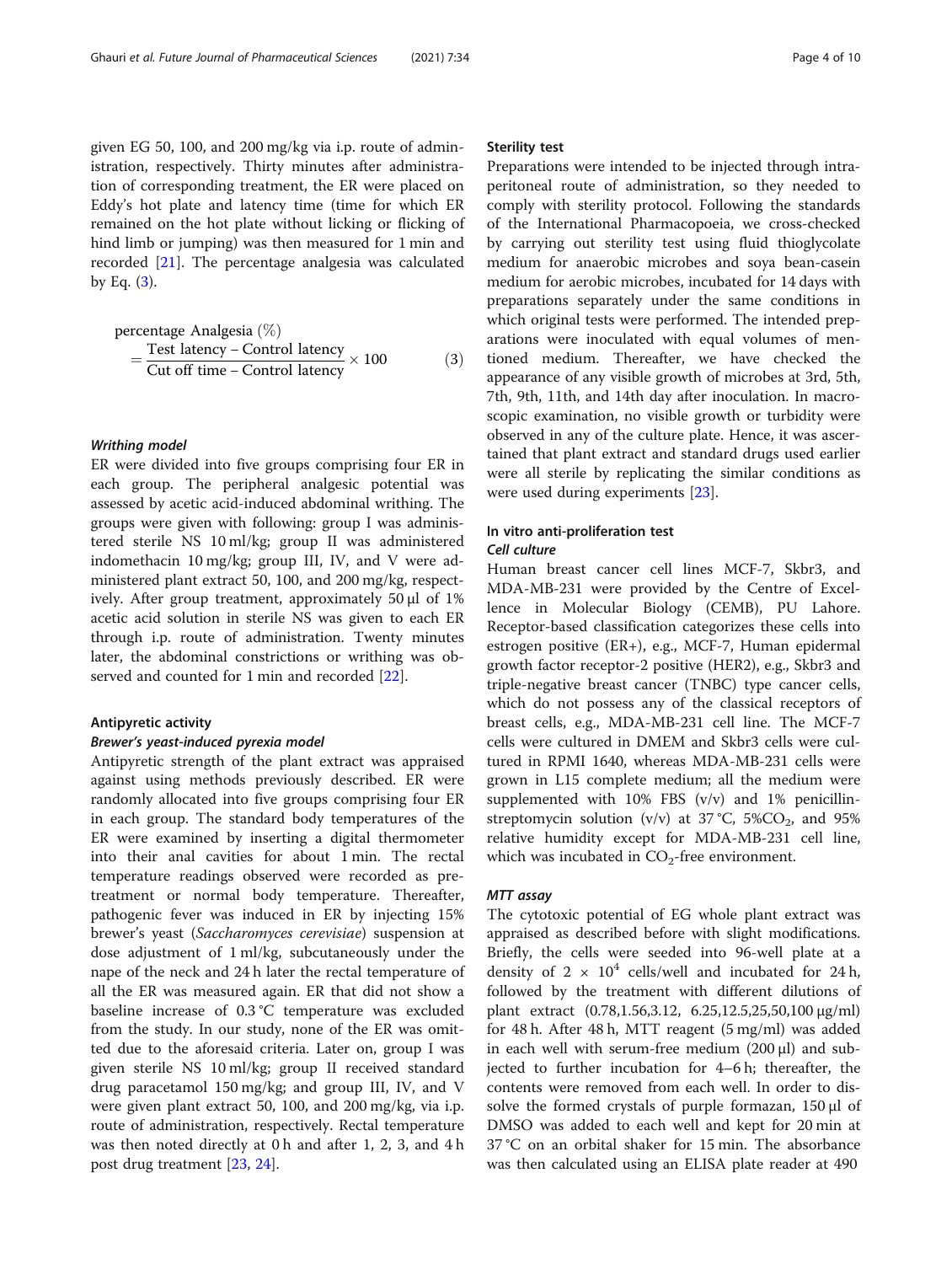nm. Absorbance of control (without any treatment) was used as reference for calculation of cytotoxicity and cell viability [[25](#page-8-0)].

#### Statistical analysis

All the data were expressed in terms of mean ± S.D. The experimental results were analyzed for statistical significance by one-way ANOVA followed by post hoc Dunnett's test for multiple comparisons.  $p < 0.05^*$  was considered significant.

#### Results

#### Anti-inflammatory activity

In carrageenan-induced paw edema, the plant extract demonstrated dose-dependent anti-inflammatory activity. The maximum anti-inflammatory activity (59.12%) of the plant extract was noticed at a dose level of 200 mg/kg as compared to the reference drug indomethacin 10 mg/kg with 81.97% of edema inhibition (Fig. 1).

#### Analgesic activity

The study demonstrated that the plant extracts EG revealed substantial peripheral as well as central analgesic trait, at a dose strength of 200 mg/kg. The central analgesic property was evaluated and the plant extract of EG displayed dose-dependent increase in latency time of lifting the paw on Eddy's hot plate and the analgesic potential was found to be 61% at 200 mg/kg dose as compared to 86% for reference drug tramadol 20 mg/kg. The results for latency time were recorded at 0, 20, and 60 min (Fig. [2](#page-5-0)).

The peripheral analgesic activity was estimated by acetic acid-induced writhing model and the number of writhings were counted for 60 s and 20 min after injection of 1% acetic acid to all groups. The difference between the number of writhing's in the control group and treatment groups was then calculated and percentage analgesia was determined. Plant extract produces a 27% decrease at 50 mg/kg, 41% at 100 mg/kg, and 46% at 200 mg/kg dose in writhing response when compared with the control group. The maximum analgesic strength of the plant extract for peripheral analgesic activity was found to be 46% at a dose strength of 200 mg/kg as compared to 64% for indomethacin taken as standard (Fig. [3](#page-5-0)).

#### Antipyretic activity

Antipyretic activity of aqueous methanolic extract of plant was calculated by first inducing pyrexia to experimental animals and then injecting various concentration of plant extract and compared against established reference drug and negative control groups. The plant extract at 200 mg/kg showed significant antipyretic potential against brewer's yeast-induced pyrexia in animal model. The rectal temperature of ER was recorded immediately at 0 h, then after 1, 2, 3, and 4 h, after the plant extract treatment. The results compiled thus showed that aqueous methanolic extract of EG whole plant demonstrates significant antipyretic activity at dose of 200 mg/kg comparable to the reference drug paracetamol used at a dose of 150 mg/kg (Fig. [4\)](#page-6-0).

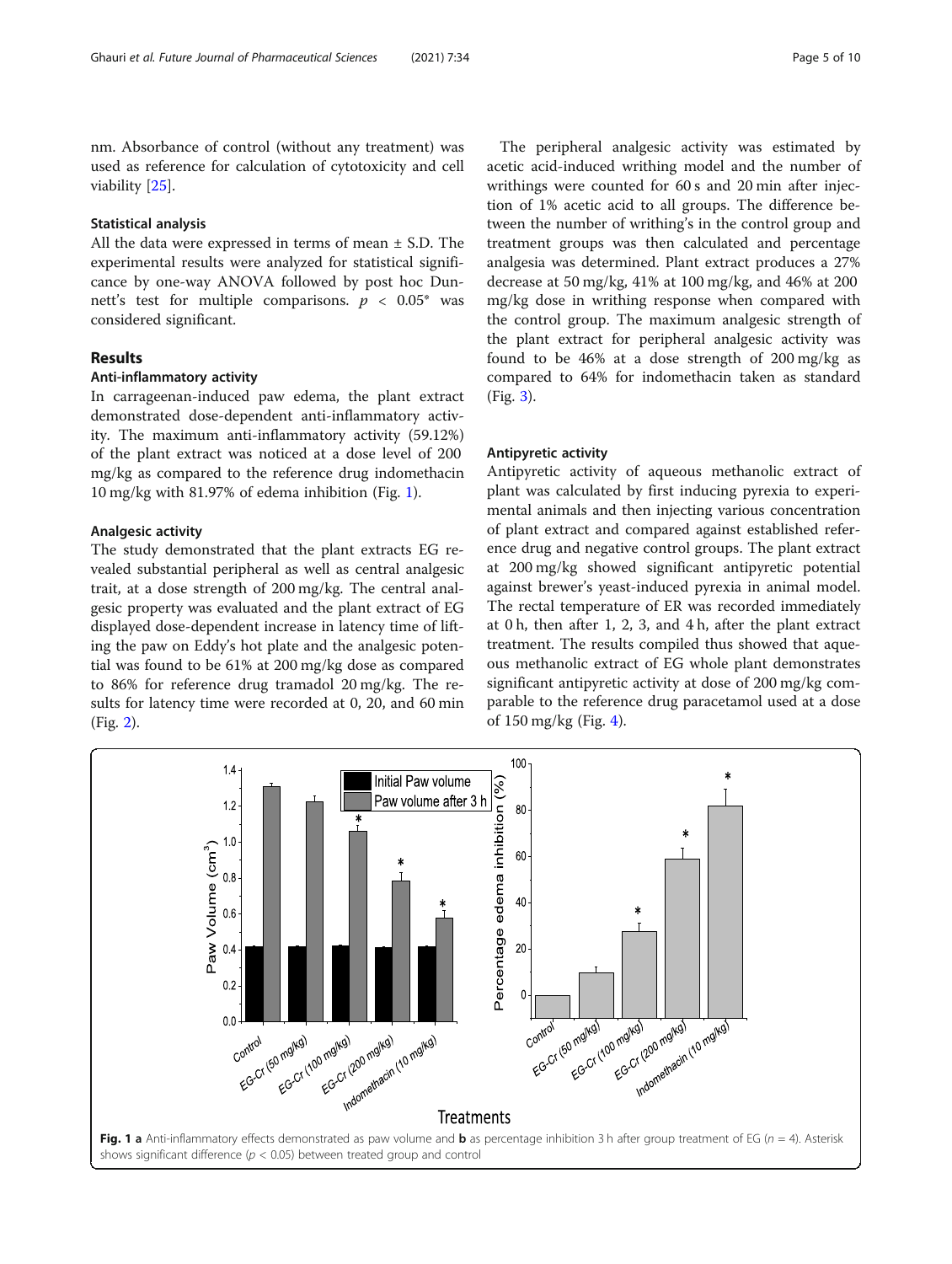<span id="page-5-0"></span>

#### Anti-proliferation activity

The results of MTT assay using aqueous methanolic extract of whole plant EG are shown in Fig. [5.](#page-6-0) The findings of MTT assay indicated that the under-observation plant extract at given doses did not show any significant antiproliferation activity in breast cancer cell lines MCF-7, Skbr3, and MDA-MB-231 (Fig. [5\)](#page-6-0).

### Discussion

Therapeutically valued substances of plant origin were used as a source of treatment strategy against various pathological conditions in ancient days. In folk medicine,

these plants derived substances were used for many years in curing of various ailments including fever, pain, and inflammation [\[26\]](#page-8-0). The plant EG is one of the better reported plants with several therapeutic applications. It was chosen to evaluate and validate the scientific basis of its traditional use for the aforesaid conditions [[27\]](#page-8-0). In the current study, the plant EG was evaluated for its antiproliferative, anti-inflammatory, analgesic, and antipyretic potential. Aqueous methanolic extracts of whole plant of EG was prepared according to methods previously described [\[28](#page-8-0)]. Carrageenan-induced inflamed paw model was used to evaluate anti-inflammatory activity of EG

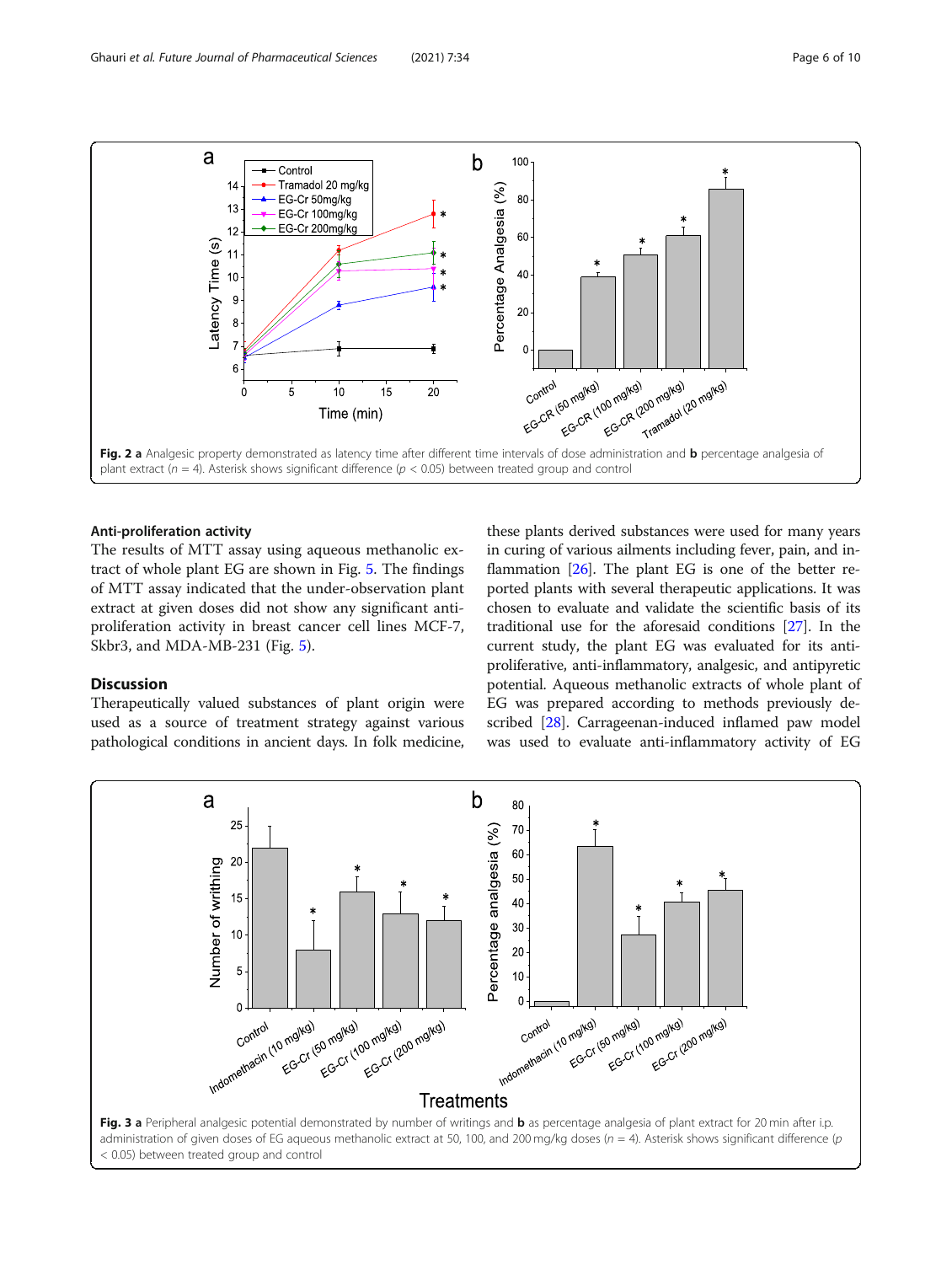<span id="page-6-0"></span>

extract. The release of certain inflammatory and proinflammatory substances, e.g., histamine, bradykinin, prostaglandins, and leukotrienes, are influenced by carrageenan [\[29](#page-9-0)]. Indomethacin was taken as standard control for the anti-inflammatory test of plant extract. The onset of paw edema prompted by carrageenan is a biphasic event. In the first phase of episode, the discharge of numerous inflammatory mediators occurs, e.g., kinins, histamine, and serotonin, while the second phase is primarily connected with the discharge of bradykinins and

prostaglandins [\[30\]](#page-9-0). The size of the paw was taken as the parameter, to quantify inflammation and resultant increase in size is directly proportional to edema. The outcome of the statistical analysis has shown that plant extract at dose strength of 200 mg/kg produced a significant ( $p < 0.05$ ) decrease in edema after 3 h, of treatment. The plant extract exhibits graded dose response relationship against edema and it was noted that at 200 mg/kg dose, it produced 59% decrease in edema. The acute inflammatory model used in research studies is generally established

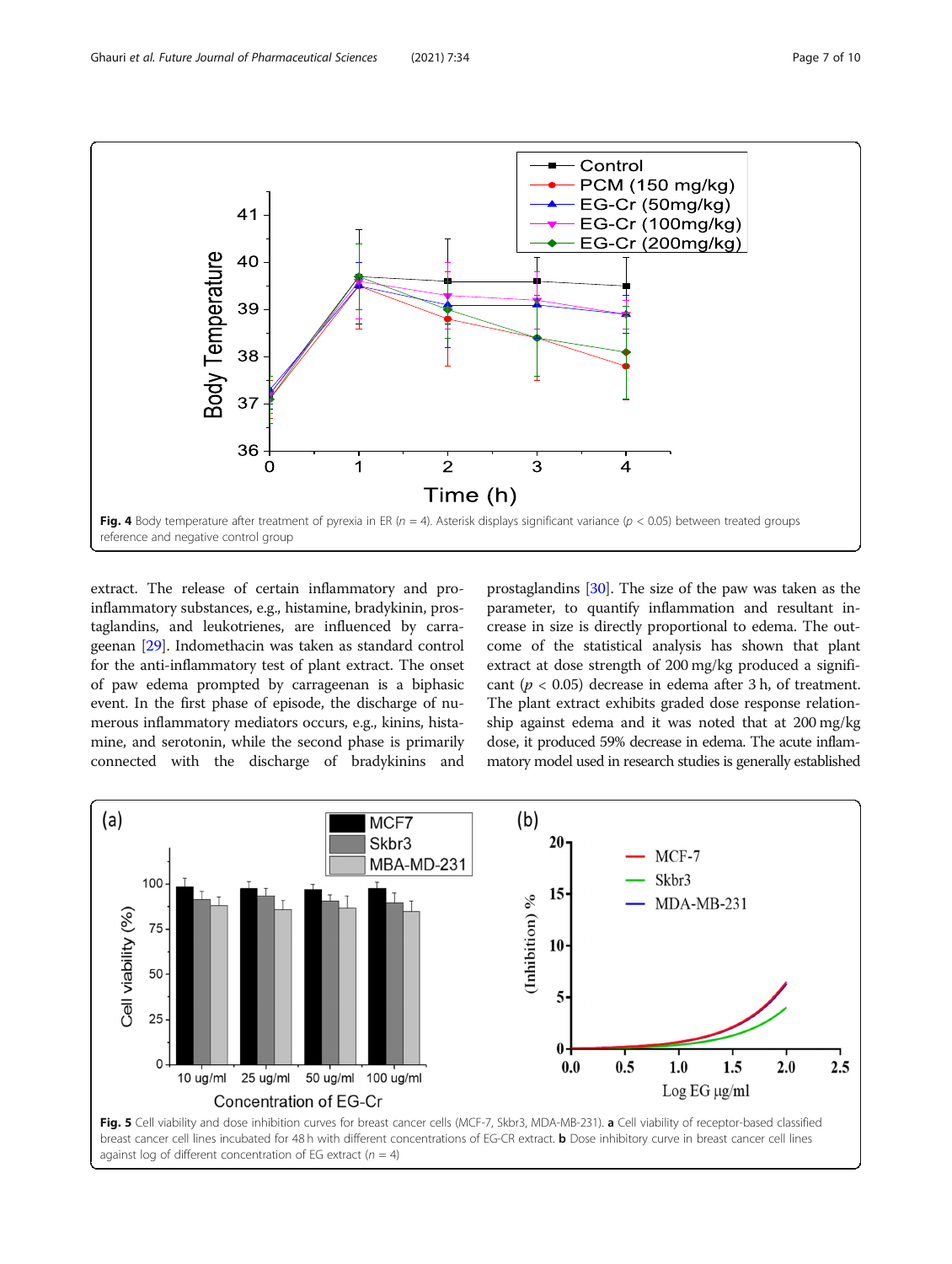by carrageenan chemical that is subtle to cyclooxygenase inhibitors [[31\]](#page-9-0). This model is most frequently used to find out the result of NSAID's which favorably detain cyclooxygenase enzyme involved in prostaglandin synthesis [\[32](#page-9-0)]. Although lipoxygenases and cyclooxygenase both pathways are connected with facilitating inflammatory development but inhibitors of the cyclooxygenase rather than lipoxygenases pathway are assumed to be more useful [\[33](#page-9-0)]. The process of inflammation is coupled with an increase in number of prostaglandins, leukocytes, and numerous other inflammatory mediators at the specific site [\[34](#page-9-0)]. The anti-inflammatory properties of plant extract EG consequently related with the inhibition of cyclooxygenase enzyme which in turn stops prostaglandin synthesis [\[35](#page-9-0), [36\]](#page-9-0). In addition to that, flavonoids are the chemicals which constrain prostaglandin synthetase enzyme activity, so the estimation of antiinflammatory potential also confirms the existence of flavonoids in the plant extract [[37\]](#page-9-0). Substances involved in attenuating sensations of pain are termed analgesic. These agents are way different from anesthetics, because the later induce a reversible or temporary lessening in pain perception. The writhing movements are instigated by the peritoneal receptors that exist in the abdominal region. Discharge of various endogenous substances, e.g., arachidonic acid is the cause of pain initiation [[38\]](#page-9-0). In acetic acid-triggered writhing model, the root cause of pain is the native discharge of arachidonic acid and prostaglandins. Administration of acetic acid causes release of certain endogenous substances that excite nerve endings of pain receptors [\[39\]](#page-9-0). Aqueous methanol extract of EG demonstrate significant peripheral analgesic effects that is comparable to that of standard drug indomethacin. The induction of writhing model for evaluation of peripheral analgesic effect is thought to be classier than tail flick model. Local peritoneal receptors are supposed to be involved in abdominal contraction response [[40\]](#page-9-0). Evidence advocates an increase in level of lipoxygenase and that of PGF2α and PGE2 in peritoneal fluid. It is also believed that there occurs an increase synthesis of nitric oxide. The drug tramadol resembles opioid in its mode of action. Investigational aqueous methanolic plant extract showed dose-dependent increase in central analgesic effects. The mechanism through which the plant extract possibly exerts this effect is the inhibition of prostaglandin biosynthesis [[41\]](#page-9-0). The algesia is a two-step progression. In the first phase, stimulation of nociceptors occurs, possibly due to the role of bradykinins and substance P. In the second phase, serotonin, histamine, and prostaglandins are produced causing inflammation. Central analgesic agents inhibit both steps of pain progression, whereas peripheral analgesics can only be able to avert the second phase of the pain perception [\[42](#page-9-0)]. In our study, the plant extract exhibited inhibition of both the phases of pain progression, and consequently associated with both central as well as peripheral analgesic qualities. Agents that are able to reduce raised body temperature in certain pathological conditions are

generally known as antipyretic substances. In our study, administration of brewer's yeast suspension to the experimental animals results in increase in prostaglandins synthesis and onset of pyrexia [\[43](#page-9-0)]. It is a valuable model for evaluating antipyretic activity not only for the plant-derived substances but also for the synthetically produced chemicals. Pyrexia induction to the animal model by injecting yeast suspension is called pathogenic fever, and it is associated with increased prostaglandin production [\[44\]](#page-9-0). The plant extract constrains cyclooxygenase enzyme subsequently decreases the discharge of prostaglandins as a result poses its antipyretic properties. The i.p. administration of plant extract has displayed substantial antipyretic trait in the brewer's yeast elicited pyrexia in animal model. Anti-proliferative potential of the plant extract was evaluated against using cell proliferation assay previously described with little modifications [\[45](#page-9-0)]. MTT assay is the most common way to ascertain anti-proliferative potential of the various substances, using different dilutions. In our study, however, EG extract showed no significant antiproliferative activity against receptor-based classified different types of breast cancer cell lines. Moreover, further purification of the plant extract will be required to optimize the therapeutically acceptable dose range as well as the toxicity studies, for maximizing the best possible therapeutic window, that may be used in the future as an alternative treatment strategy. In addition to that, dose adjustment with maximum tolerability to the normal cells and maximum sensitivity to tumor cells may be applied to different tumor models, so as to ascertain potential anti-proliferation activity of the under observation EG plant extract.

#### Conclusion

Overall findings of our study revealed that EG aqueous methanol extract has got significant anti-inflammatory, antipyretic, and analgesic properties at dose strength of 200 mg/kg. However, no significant in vitro, antiproliferative activity of plant extract was observed with various dose-dilutions. Moreover, in the future, further studies will be required, as far as extended therapeutic use of under-observation plant is concerned, to advocate its dose related anti-proliferation property, within tolerable range to the growth of normal cells and at the same time toxic to cancer cells, in various cancer models.

#### Supplementary Information

The online version contains supplementary material available at [https://doi.](https://doi.org/10.1186/s43094-021-00184-9) [org/10.1186/s43094-021-00184-9.](https://doi.org/10.1186/s43094-021-00184-9)

Additional file 1:. 1. Anti-inflammatory activity. 2. Analgesic activity (central). 3. Analgesic activity (central). 4. Analgesic activity (central). 5. Anti-Proliferative activity.

#### Abbreviations

EG: Euphorbia granulata; ER: Experimental rats; NS: Normal saline; i.p.: Intraperitoneal; DMSO: Dimethyl sulfoxide; DMEM: Dulbecco's modified eagle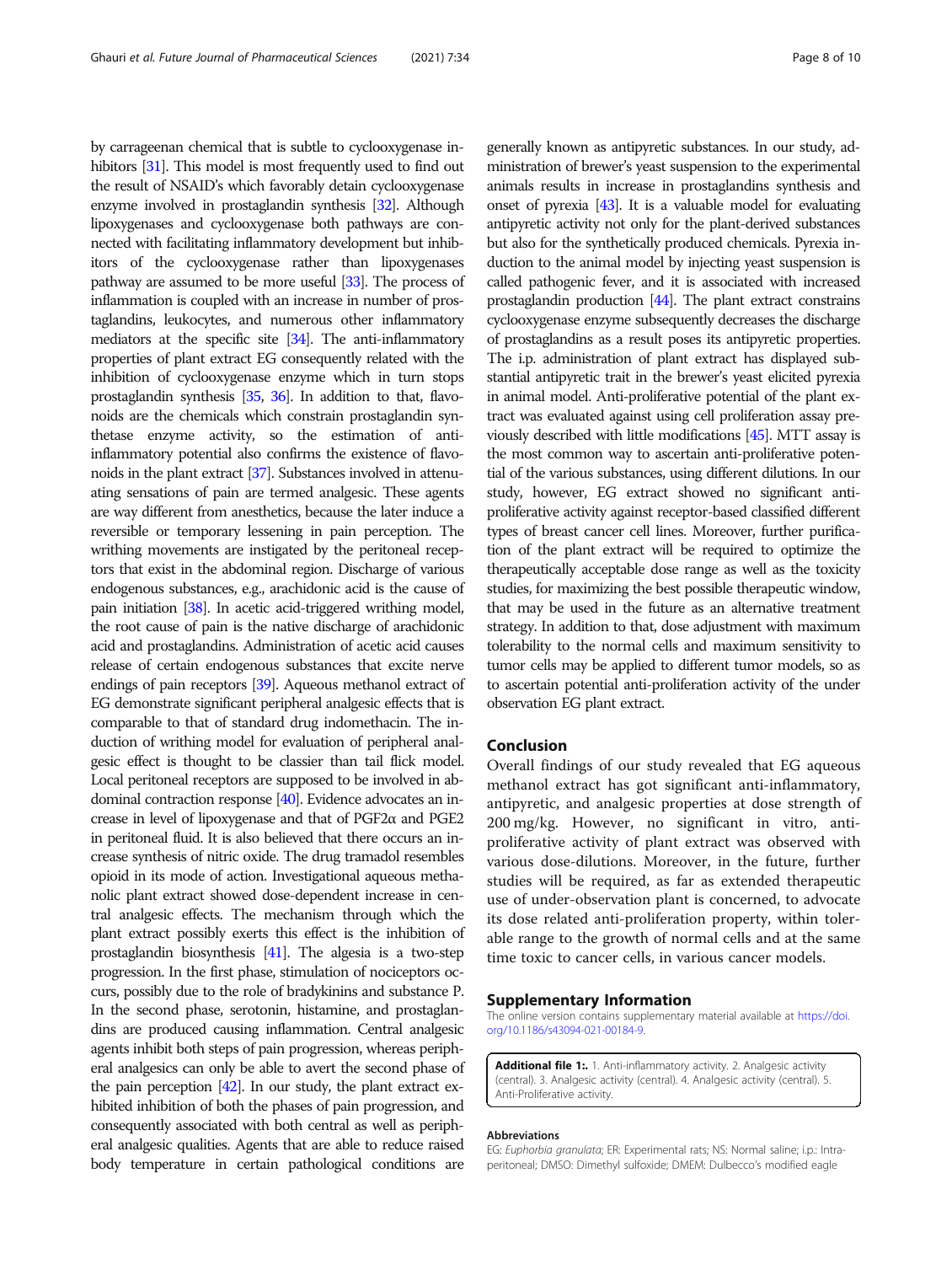<span id="page-8-0"></span>medium; RPMI: Roswell Park Memorial Institute; PBS: Phosphate buffer saline; IPNI: International Plant Names Index; MTT: (3-(4,5-Dimethylthiazol-2-yl)-2,5 diphenyltetrazolium bromide); ELISA: Enzyme-linked immunosorbent assay; NSAID: Non-steroidal anti-inflammatory drugs; DCM: Dichloromethane; FBS: Fetal bovine serum; CO<sub>2</sub>: Carbon dioxide; CEMB: Centre of Excellence in Molecular Biology; ER+: Estrogen receptor positive; HER2: Human epidermal growth factor receptor-2; TNBC: Triple-negative breast cancer

#### Acknowledgements

We are thankful to the Institute of Pharmaceutical Sciences, University of Veterinary and Animal Sciences, Lahore, Pakistan, for providing facilities to conduct part of our research work. We are highly thankful to all laboratory staff of pharmacology department, who were always there for assistance during the University off hours as well.

#### Plant authentication

Botanical identification of under-observation plant Euphorbia granulata Forssk. was done from Government College University Lahore, and a sample was retained there in the herbarium with a voucher number 3820/Bot. Moreover, the plant name has also been checked with <http://www.theplantlist.org> for the accepted name in accordance with the International Plant Names Index (IPNI).

#### Authors' contributions

MAG and LI designed all experiments, performed experiments, and wrote manuscript. AR analyzed the data. UH and NA technical assistance and support. AJ supervised the work and provided reagents and information. The authors read and approved the final manuscript.

#### Funding

None

#### Availability of data and materials

Data and material are available upon request.

#### Ethics approval and consent to participate

Animal experimentation were performed after the approval from University animal experiment ethical committee (Institutional Review Committee for Biomedical Research University of Veterinary and Animal Sciences Lahore, Pakistan) IRCBR/886-E-17/PCOL/UVAS, as no toxicity study was involved in our research work; the rats were given to the animal house of the university in good health condition.

#### Consent for publication

Not applicable

#### Competing interests

Authors declare no competing interest.

#### Author details

<sup>1</sup>Department of Pharmacology and Toxicology, University of Veterinary and Animal Sciences, Lahore, Pakistan. <sup>2</sup>University College of Pharmacy, University of the Punjab, Lahore, Pakistan. <sup>3</sup>Center of Drug Safety and Policy Research, School of Pharmacy, Xi'an Jiao Tong University, Xi'an, Shaanxi, China.

#### Received: 21 February 2020 Accepted: 12 January 2021 Published online: 04 February 2021

#### References

- 1. Semwal DK, Badoni R, Semwal R, Kothiyal SK, Singh GJP, Rawat U (2010) The genus Stephania (Menispermaceae): chemical and pharmacological perspectives. J. Ethnopharmacol. 132(2):369–383
- 2. Shinwari ZK (2010) Medicinal plants research in Pakistan. J Med Plants Res. 4(3):161–176
- 3. Jan G, Khan MA, Farhatullah JF, Ahmad M, Jan M, Zafar M (2011) Ethnobotanical studies on some useful plants of Dir Kohistan valleys, KPK, Pakistan. Pak J Bot 43(4):1849–1852
- Webster GL (2014) Euphorbiaceae. In Flowering plants. Eudicots (pp. 51-216). Springer, Berlin, Heidelberg.
- 5. Tona L, Cimanga RK, Mesia K, Musuamba CT, De Bruyne T, Apers S, Vlietinck AJ (2004) In vitro anti-plasmodial activity of extracts and fractions from

seven medicinal plants used in the Democratic Republic of Congo. J. Ethnopharmacol. 93(1):27–32

- 6. Hussein G, Miyashiro H, Nakamura N, Hattori M, Kawahata T, Otake T, Shimotohno K (1999) Inhibitory effects of Sudanese plant extracts on HIV-1 replication and HIV-1 protease. Phytother Res 13(1):31–36
- 7. Schmelzer GH, & Gurib-Fakim, A (2008) Plant resources of tropical Africa 11 (1). Medicinal plants 1. PROTA foundation.
- 8. Kumar S, Malhotra R, Kumar D (2010) Euphorbia hirta: Its chemistry, traditional and medicinal uses, and pharmacological activities. Pharmacogn Rev. 4(7):58
- 9. Bhowmick R, Sarwar MS, RahmanDewan SM, Das A, Das B, NasirUddin MM, Islam MS (2014) In vivo analgesic, antipyretic, and anti-inflammatory potential in Swiss albino mice and in vitro thrombolytic activity of hydroalcoholic extract from Litsea glutinosa leaves. Biol Res. 47(1):56
- 10. Kumar S, Vandana UK, Agrwal D, Hansa J (2015) Analgesic, antiinflammatory and anti-pyretic effects of Azadirachta indica (Neem) leaf extract in albino rats. Int J Sci Res. 4:713–721
- 11. Arul V, Miyazaki S, Dhananjayan R (2005) Studies on the anti-inflammatory, antipyretic and analgesic properties of the leaves of Aegle marmelos Corr. J. Ethnopharmacol. 96(1-2):159–163
- 12. Parveen A, Akash MSH, Rehman K, Mahmood Q, Qadir MI (2014) Analgesic, anti-inflammatory and anti-pyretic activities of Caesalpinia decapetala. BioImpacts 4(1):43
- 13. Falodun A, Okunrobo LO, Uzoamaka N (2006) Phytochemical screening and anti-inflammatory evaluation of methanolic and aqueous extracts of Euphorbia heterophylla Linn (Euphorbiaceae). Afr J Biotechnol. 5(6):529–531
- 14. Daqama FJD, Yaseen NY, Altaae EHY, Al-Naimi RAA (2010) Pathological study of therapeutic effect of crude extract of Euphorbia granulata F. in experimentally implanted murine mammary adenocarcinoma. Al-Anbar J Vet Sci 3(2):89–98
- 15. Konya RS, Leelee LF, Chukwu KO (2013) In vitro evaluation of the effect of Euphorbia kamerunica latex on the blood of albino rat (Rattus norvegicus). Anim Res Int. 10(3):1747–1751
- 16. Mohamed HM, Aly MS (2018) Evaluation of genotoxicity of Euphorbia triaculeata Forssk. extract on mice bone marrow cells in vivo. Toxicol Rep. 5:625–631
- 17. Saleem U, Ahmad B, Ahmad M, Hussain K, Bukhari NI (2014) Investigation of in vivo antioxidant activity of Euphorbia helioscopia latex and leaves methanol extract: a target against oxidative stress induced toxicity. Asian Pac J Trop Med. 7:S369–S375
- 18. Sunday EA, Onyeyili PA, Saganuwan SA (2019) Therapeutic effects of Byrsocarpus coccineus root bark extract on bacterially and chemically induced diarrhea in the Wistar albino rat (Rattus norvegicus domestica). Anim. Mod. Exp. Med.,
- 19. Okoro SO, Kawo AH, Arzai AH (2012) Phytochemical screening, antibacterial and toxicological activities of Acacia senegal extracts. Bayero J Pure Appl Sci. 5(1):163–170
- 20. Fereidoni M, Ahmadiani A, Semnanian S, Javan M (2000) An accurate and simple method for measurement of paw edema. J Pharmacol Toxicol Methods. 43(1):11–14
- 21. Hajare SW, Chandra S, Tandan SK, Sarma J, Lal J, Telang AG (2000) Analgesic and antipyretic activities of Dalbergia sissoo leaves. Indian J Pharmacol. 32(6):357–360
- 22. Al-Ghamdi MS (2001) The anti-inflammatory, analgesic and antipyretic activity of Nigella sativa. J Ethnopharmacol. 76(1):45–48
- 23. Gupta MB, Nath R, Srivastava N, Shanker K, Kishor K, Bhargava KP (1980) Anti-inflammatory and antipyretic activities of β-sitosterol. Planta Med. 39(06):157–163
- 24. World Health Organization. (2012). [http://www.who.int.Document.](http://www.who.int.document.qas/11.413.Final) [QAS/11.413.Final.](http://www.who.int.document.qas/11.413.Final)
- 25. van Meerloo J, Kaspers GJ, Cloos J (2011) Cell sensitivity assays: the MTT assay. In: Cree IA, editor. Cancer cell culture: Methods and Protocols. Totowa: Humana Press; p. 237–45.
- 26. Amdekar S, Roy P, Singh V, Kumar A, Singh R, Sharma P (2012) Antiinflammatory activity of lactobacillus on carrageenan-induced paw edema in male wistar rats. Int. J. Inflamm. 2012
- 27. Ghauri MA, Khan GJ, Khan S, Javeed A, Naeem H, Ashraf M (2017) In-vivo evaluation of analgesic, anti-inflammatory and anti-pyretic activity of aqueous methanolic extract of Jatropha gossypifolia. Afr J Pharm Pharmacol. 11(30):355–361
- 28. Abu Bakar FI, Abu Bakar MF, Abdullah N, Endrini S, Fatmawati S (2020) Optimization of extraction conditions of phytochemical compounds and